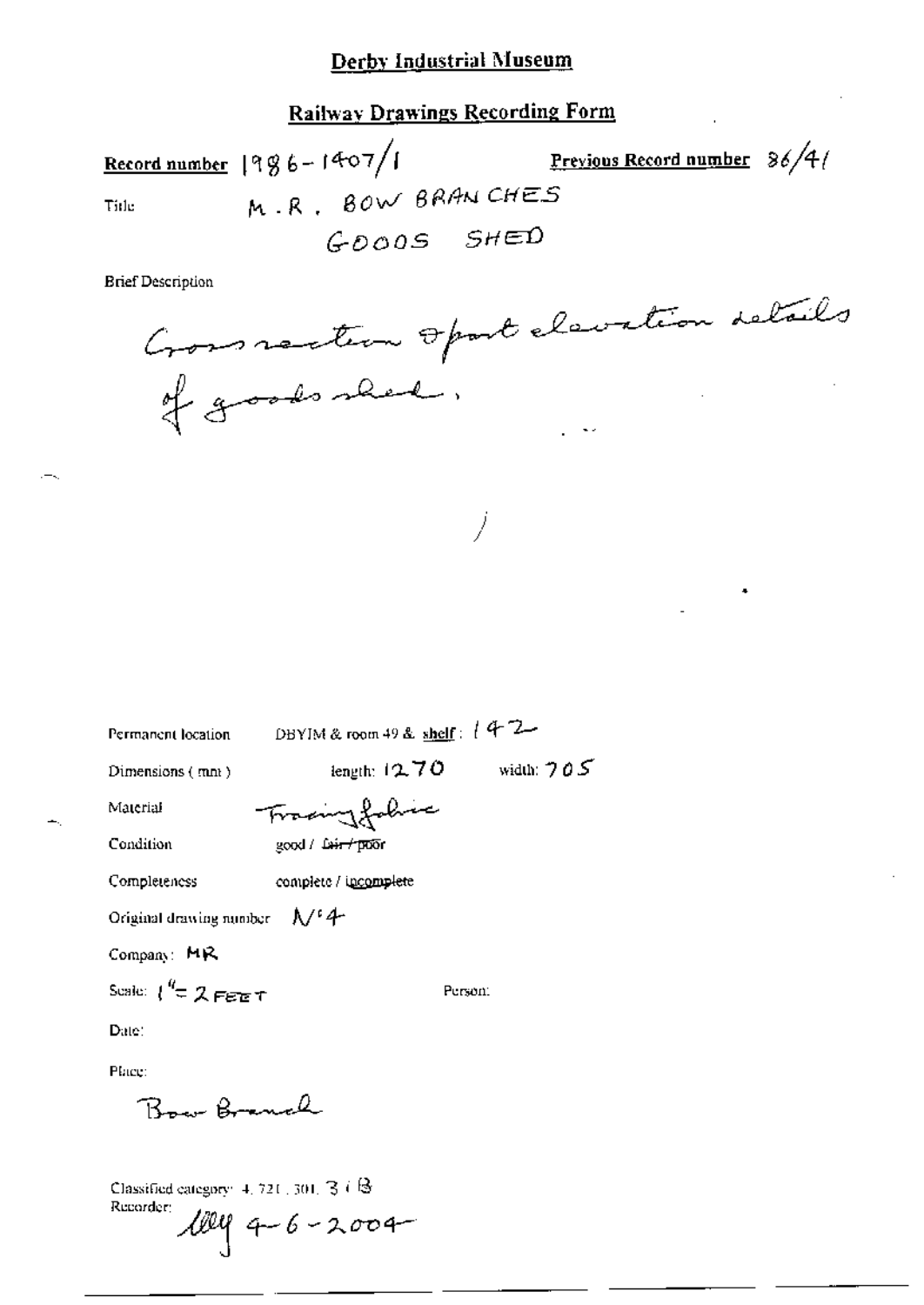# **Railway Drawings Recording Form**

|                   | Record number $1986 - 1407/2$ | <b>Previous Record number</b>     |
|-------------------|-------------------------------|-----------------------------------|
| Title             | M.R. BOW GOODS DEPOT          |                                   |
|                   | EXTENSION OF RIVER WALL       |                                   |
| Brief Description |                               |                                   |
|                   |                               | Alan showing location of piling   |
|                   |                               | adjacent to River Lee and rection |
|                   | chaning pile contraction.     |                                   |
|                   |                               |                                   |

Permanent location

DBYIM & room 49 & shelf:  $442-$ 

Dimensions (mm)

length:  $650$  width: 290

Material

Condition

Completeness

Tracing fabric good / fair7poor

complete / uncomplete

Original drawing number

Company: MR

Scale:  $i'' = 40$ FEET Date:

Person: Engineers Office<br>Little Byttiam

Place.

Bow Goods Report

Classified category:  $4.721$ , 301,  $31.6$ Recorder:

 $114 + 4 - 6 - 2004$ 

 $-$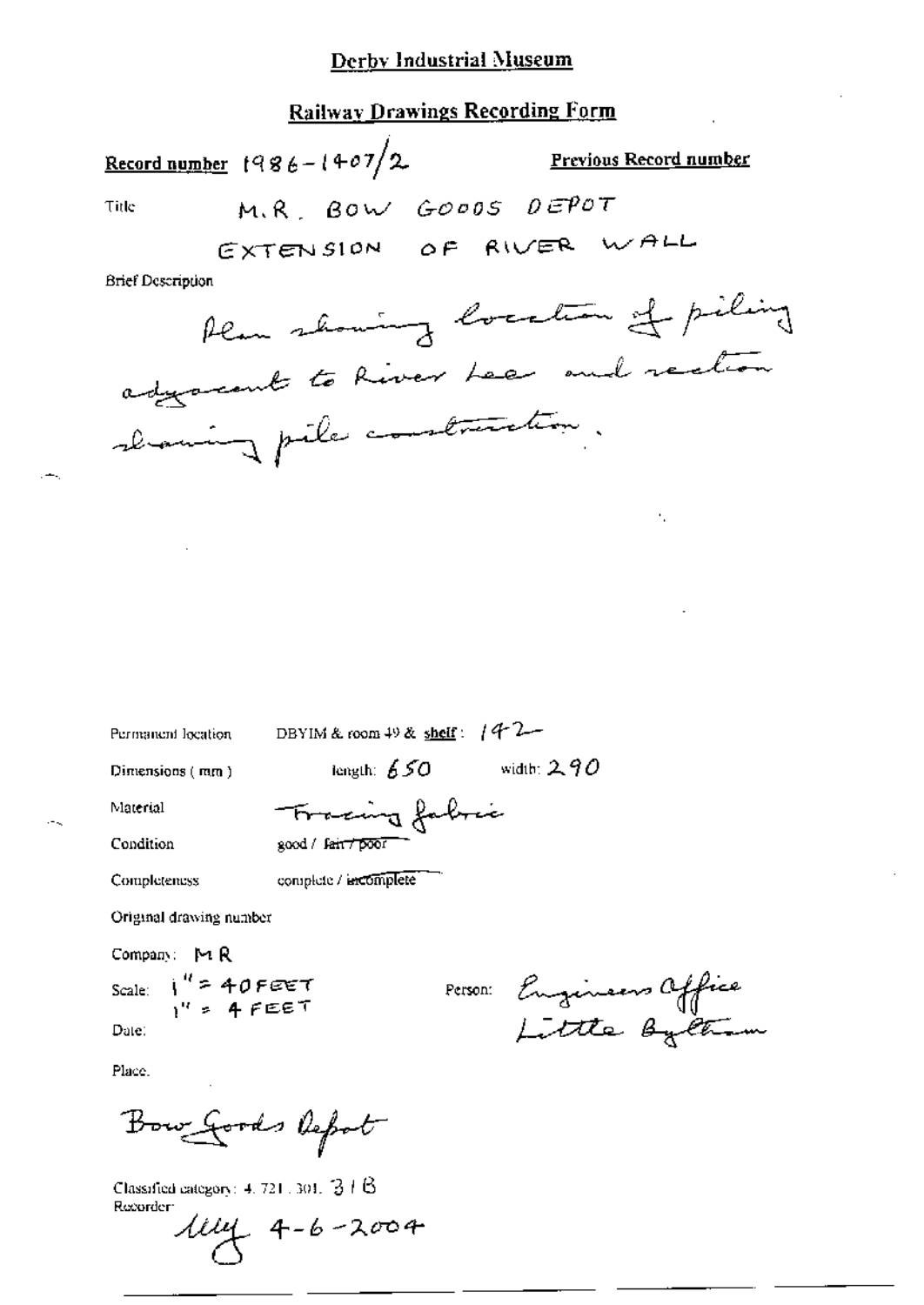# **Railway Drawings Recording Form**

Record number  $1986 - 1407/3$ **Previous Record number** MR BOW BRANCH Title

**Brief Description** 

plate girdens.

| Permanent location                                    | DBYIM & room $+9$ & shelf: $(4^2-$ |
|-------------------------------------------------------|------------------------------------|
| Dimensions $(mn)$                                     | length: $950$ width: $640$         |
| Material                                              | Fraccing folice                    |
| Condition                                             | good / fair / poor                 |
| Completeness                                          | complete / incomplete              |
| Original drawing number                               | - 3 B                              |
| Company: MR                                           |                                    |
| Scale: $\binom{n}{1}$ = 1 FOCT<br>$\binom{n}{2}$ FEET | Person:                            |
| Date:                                                 |                                    |
| Place:                                                |                                    |
| Brun Brunch                                           |                                    |

Classified category: 4-721, 301, 34-8 Recorder  $1044 - 6 - 2004$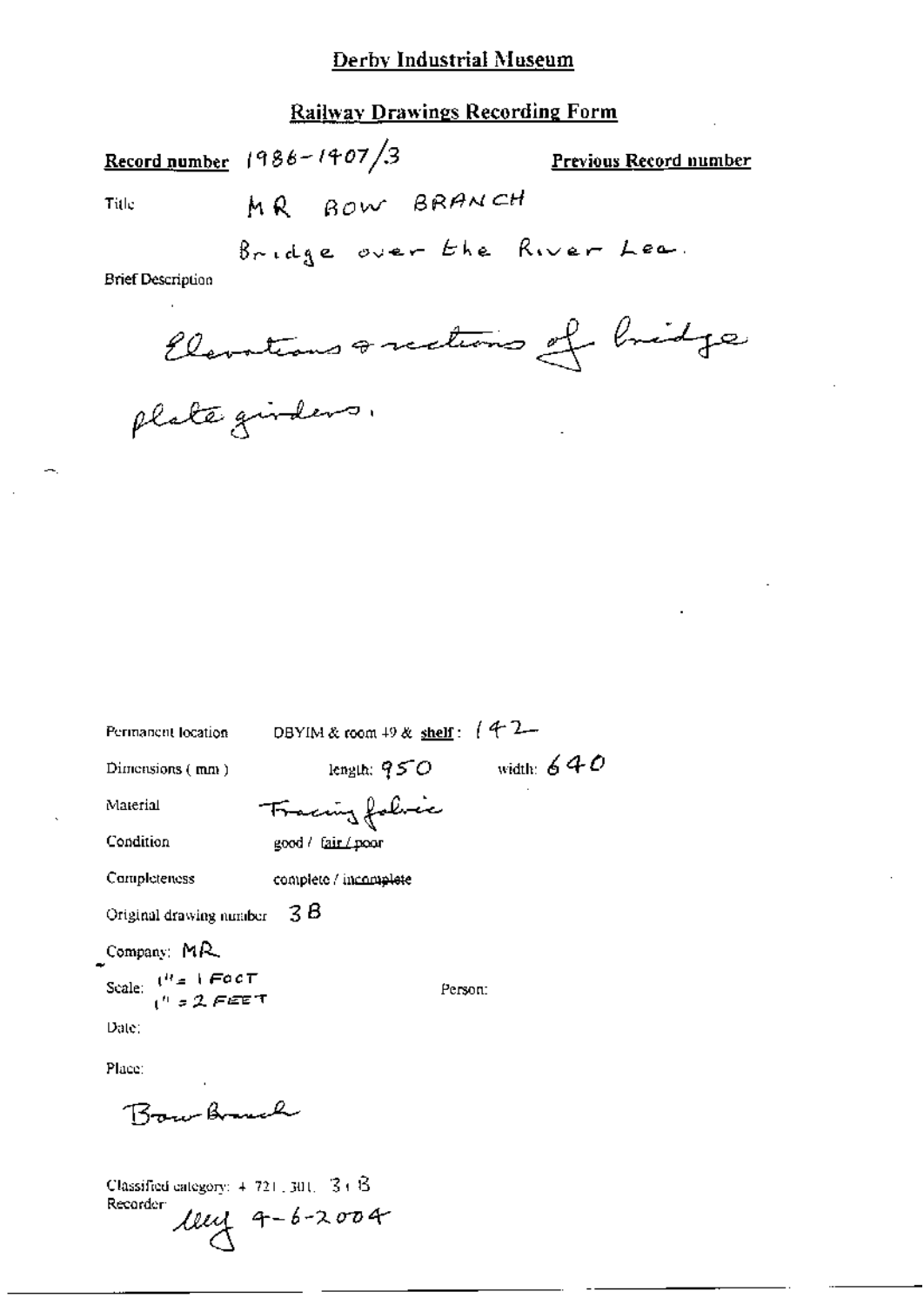# **Railway Drawings Recording Form**

Record number  $1986 - 1407/4$ **Previous Record number** M.R. BOW BRANCH Title BRIDGE OVER THE RIVER LEA **Brief Description** 

| Permanent location                                              | DBYIM & room $+9$ & shelf: $/4$ 2 |         |  |
|-----------------------------------------------------------------|-----------------------------------|---------|--|
| Dimensions (mm)                                                 | length: $950$ width: $630$        |         |  |
| Material                                                        | Tracing fobri                     |         |  |
| Condition                                                       | good / Raint poor                 |         |  |
| Completeness                                                    | complete / ipcomplete             |         |  |
| Original drawing number $3A$                                    |                                   |         |  |
| Company: $MR$                                                   |                                   |         |  |
| Scale: $1^{n}$ = $1 \neq 0$ of<br>$1^{n}$ = $2 \neq \text{eff}$ |                                   | Person: |  |
| Date:                                                           |                                   |         |  |
| Place:                                                          |                                   |         |  |
| Bow Branch                                                      |                                   |         |  |

Classified category:  $4.721$ , 301,  $3.18$  $2u$  4-6-2004 Recorder: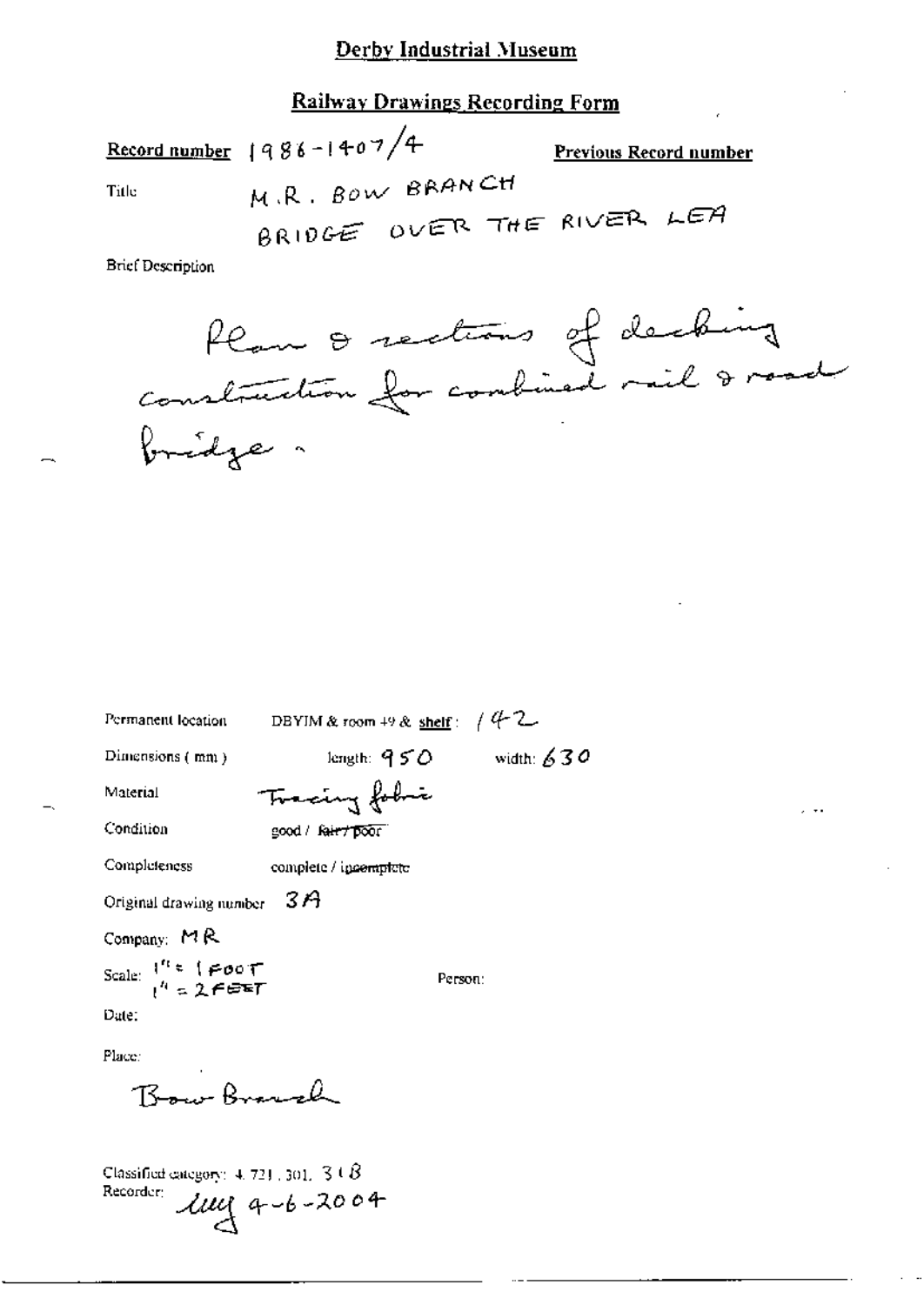# Railwav Drawings Recording Form

Record number  $1986 - 1407/S$  Previous Record number

 $\mathcal{A}_{\mathcal{A}}$ 

Title  $Bow$   $\begin{matrix} A & R \\ B & \end{matrix}$ 

 $1$ RONWORK FOR BRIOGE WNOER SIDINGS

| Brief Description |        |                                   |  |
|-------------------|--------|-----------------------------------|--|
|                   |        | Plan, elevation occidents of skew |  |
|                   | bridge |                                   |  |

| Permanent location                                                                  | DBYIM & room $+9$ & shelf: $+4$ 2. |              |
|-------------------------------------------------------------------------------------|------------------------------------|--------------|
| Dimensions (mm)                                                                     | length: $980\,$                    | width: $640$ |
| Material                                                                            | Tracing fobric                     |              |
| Condition                                                                           | $good /$ $fair + port^-$           |              |
| Completeness                                                                        | complete / incomplete-             |              |
| Original drawing number                                                             |                                    |              |
| Company: $M$ R                                                                      |                                    |              |
| Scale: $\int_{1}^{T} = 1 \text{ Poot} \tau$<br>$\int_{1}^{T} = 4 \text{ Peet} \tau$ | Person:                            |              |
| Date:                                                                               |                                    |              |
| Place:                                                                              |                                    |              |

Bow Arend

Classified category: 4, 721, 301, 318<br>Recorder:  $\mu_{q} = 6 - 2004$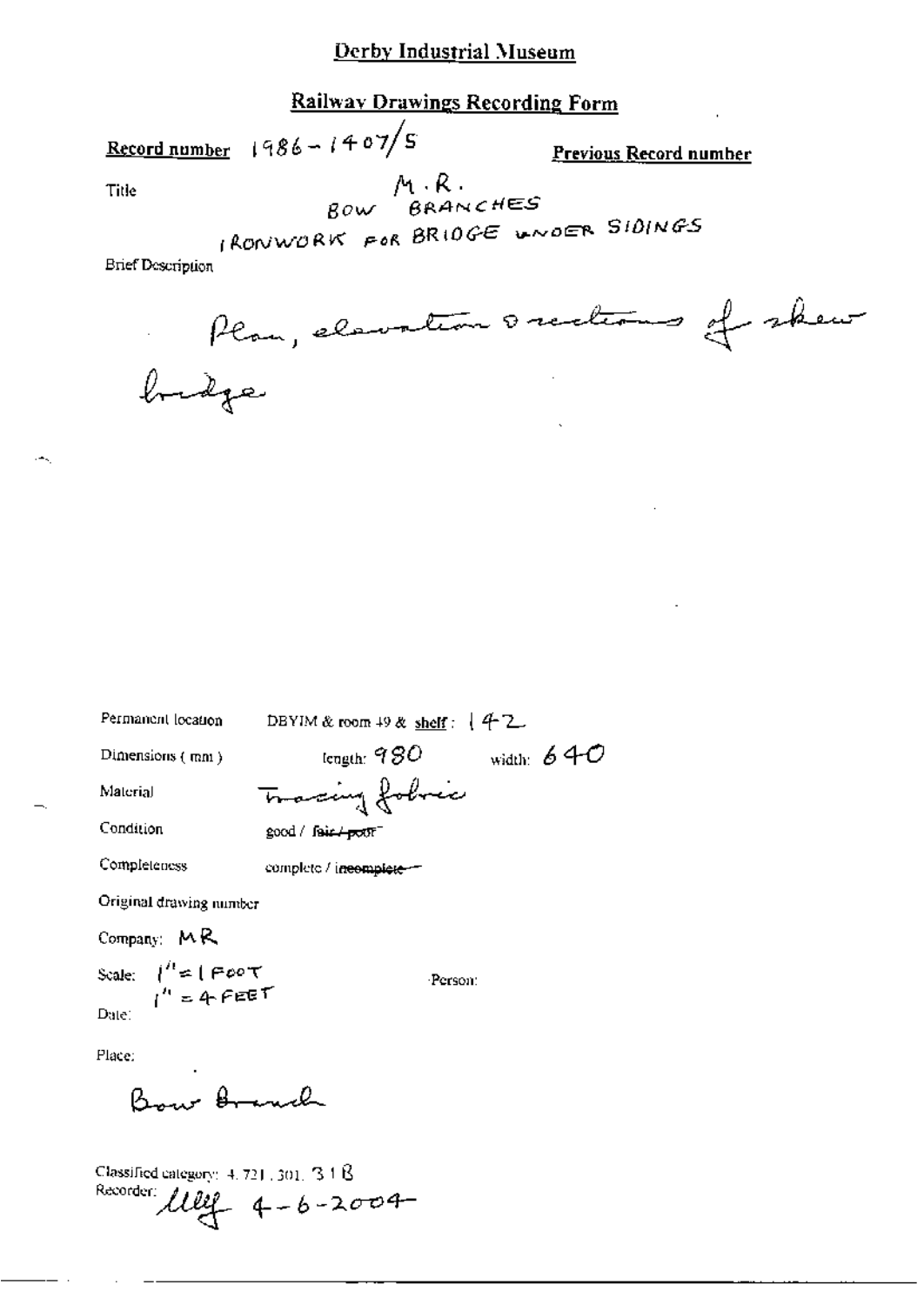**Railway Drawings Recording Form** 

Record number  $1986 - 1407/6$ **Previous Record number** M.R. BOW BRANCHES Title PROPOSED GOODS SHED

**Brief Description** 

Plans & section of Jords Shed.

| Permanent location            | DBYIM & room $+9$ & shelf: $\int 4-2$ |              |
|-------------------------------|---------------------------------------|--------------|
| Dimensions $(mn)$             | length: የኋዐ                           | width: $565$ |
| Material                      | Fracing fabric                        |              |
| Condition                     | good / Sair <del>/poo</del> r         |              |
| <b>Completeness</b>           | complete / incomplete                 |              |
| Original drawing number $2$   |                                       |              |
| Company: MR                   |                                       |              |
| Scale: $i^H = S$ $\in \infty$ |                                       | Person:      |
| Date:                         |                                       |              |
| Place:                        |                                       |              |
| Boar Brauch                   |                                       |              |
|                               |                                       |              |

Classified category:  $4.721 \pm 301$ ,  $3 \pm 8$ Recorder:  $11110 - 4 - 6 - 2004$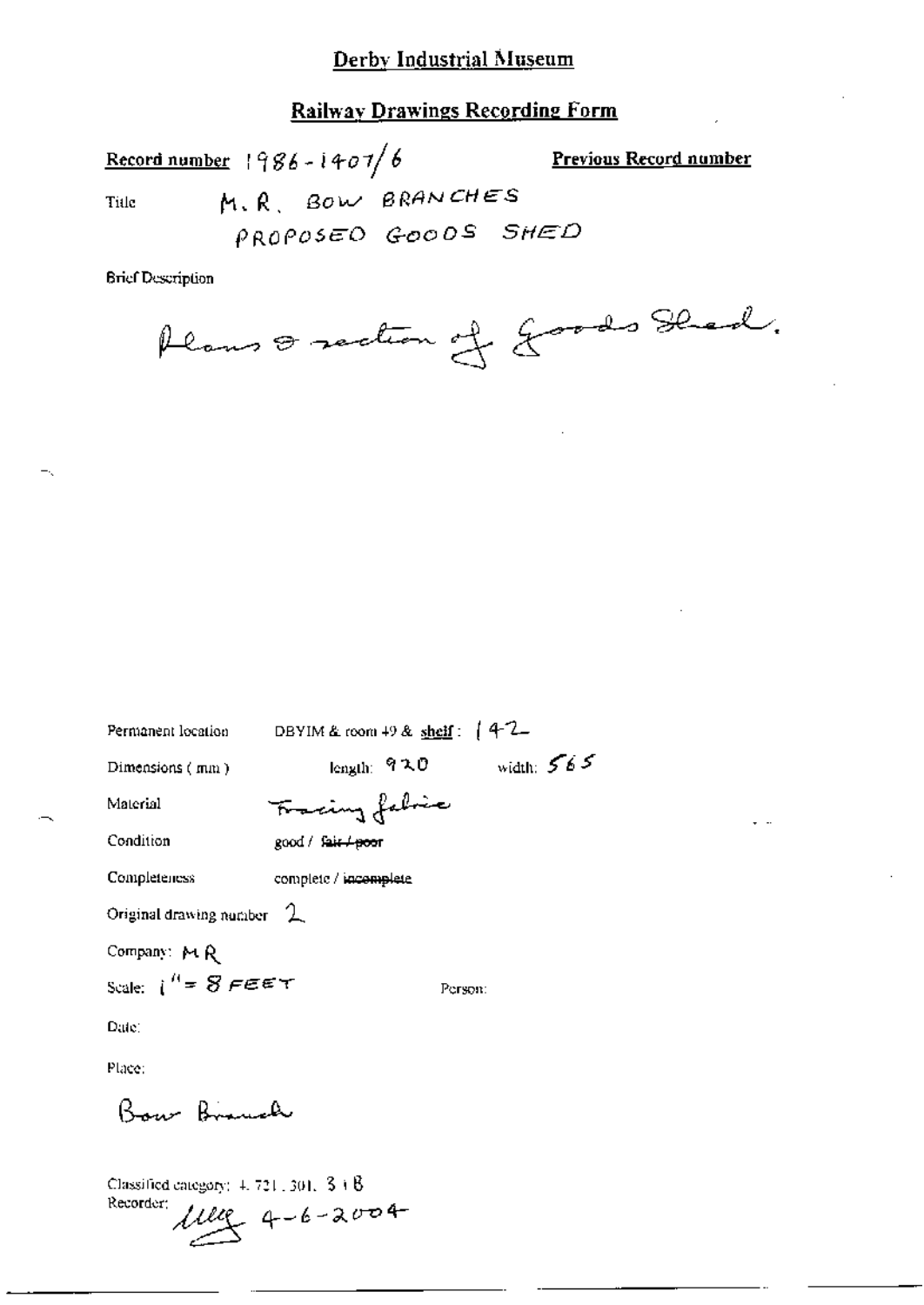### **Railway Drawings Recording Form**

# Record number  $\frac{1}{4}$  +  $\frac{1}{2}$  +  $\frac{1}{2}$  +  $\frac{1}{2}$  +  $\frac{1}{2}$  +  $\frac{1}{2}$  +  $\frac{1}{2}$  +  $\frac{1}{2}$  +  $\frac{1}{2}$  +  $\frac{1}{2}$  +  $\frac{1}{2}$  +  $\frac{1}{2}$  +  $\frac{1}{2}$  +  $\frac{1}{2}$  +  $\frac{1}{2}$  +  $\frac{1}{2}$  +  $\frac{1}{2}$  +  $\frac$

Previous Record number

Title

M.R. BOW BRANCHES DETAILS OF JUNCTIONS

**Brief Description** 

Hear showing sleeper lengths for SQC renewals at Junctions 1,384

length:  $965$  width:  $690$ Tracing fobric

DBYIM & room 49 & shelf:  $9 + 2$ 

Condition

Completeness

Material

Permanent location

Dimensions (mm)

good / *-fair* / poor

complete / incomplete

Original drawing number  $\#O$ 

Company: MR

Scale:  $I'' = 8$  FEET  $1'' = 20$  FEET

Date:  $2 \text{ Tunc} 1892$ 

Person: Engineers Office

Place:

Classified category:  $4.721 \pm 301$ ,  $3\pm\sqrt{3}$ Recorder:  $\mathcal{U} \iota \iota \iota \{-28 - 5 - 2004\}$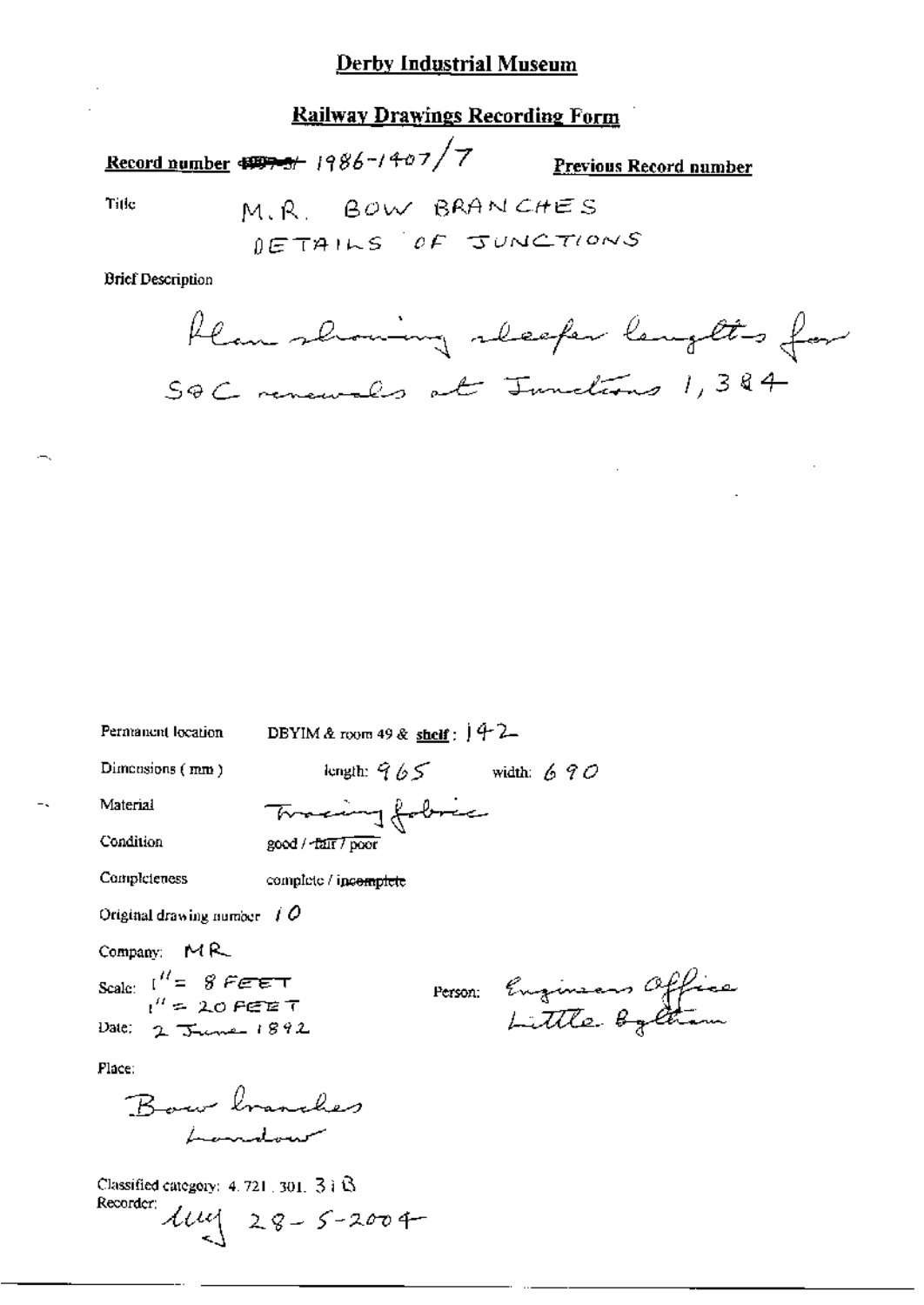## **Railway Drawings Recording Form**

Title

 $\sim$ 

Previous Record number

÷.

MR BOW BRANCHES

BRIDGE OVER RIVER LEA

**Brief Description** 

Record number 1986 -1407/8

 $\mathbf{z}$   $\mathbf{z}$ 

| Permanent location                                         | DBYIM & room 49 & shell: $/4$ 2  |              |
|------------------------------------------------------------|----------------------------------|--------------|
| Dimensions $(mn)$                                          | length: $\{O \: \: O\ $          | width: $665$ |
| Material                                                   |                                  |              |
| Condition                                                  | Francing follows                 |              |
| Completeness                                               | complete / <del>incomplete</del> |              |
| Original drawing number $3 \subset$                        |                                  |              |
| Company: $M R$                                             |                                  |              |
| Scale: $t'' = 4 \text{ F} \in T$<br>$\frac{3}{4}$<br>Date: |                                  | Person.      |
|                                                            |                                  |              |
| Place:<br>٠                                                |                                  |              |
|                                                            |                                  |              |

Bow Branches

Classified category:  $4.721$ , 301, 31 $\overrightarrow{B}$ Recorder:  $4 - 6 - 2004$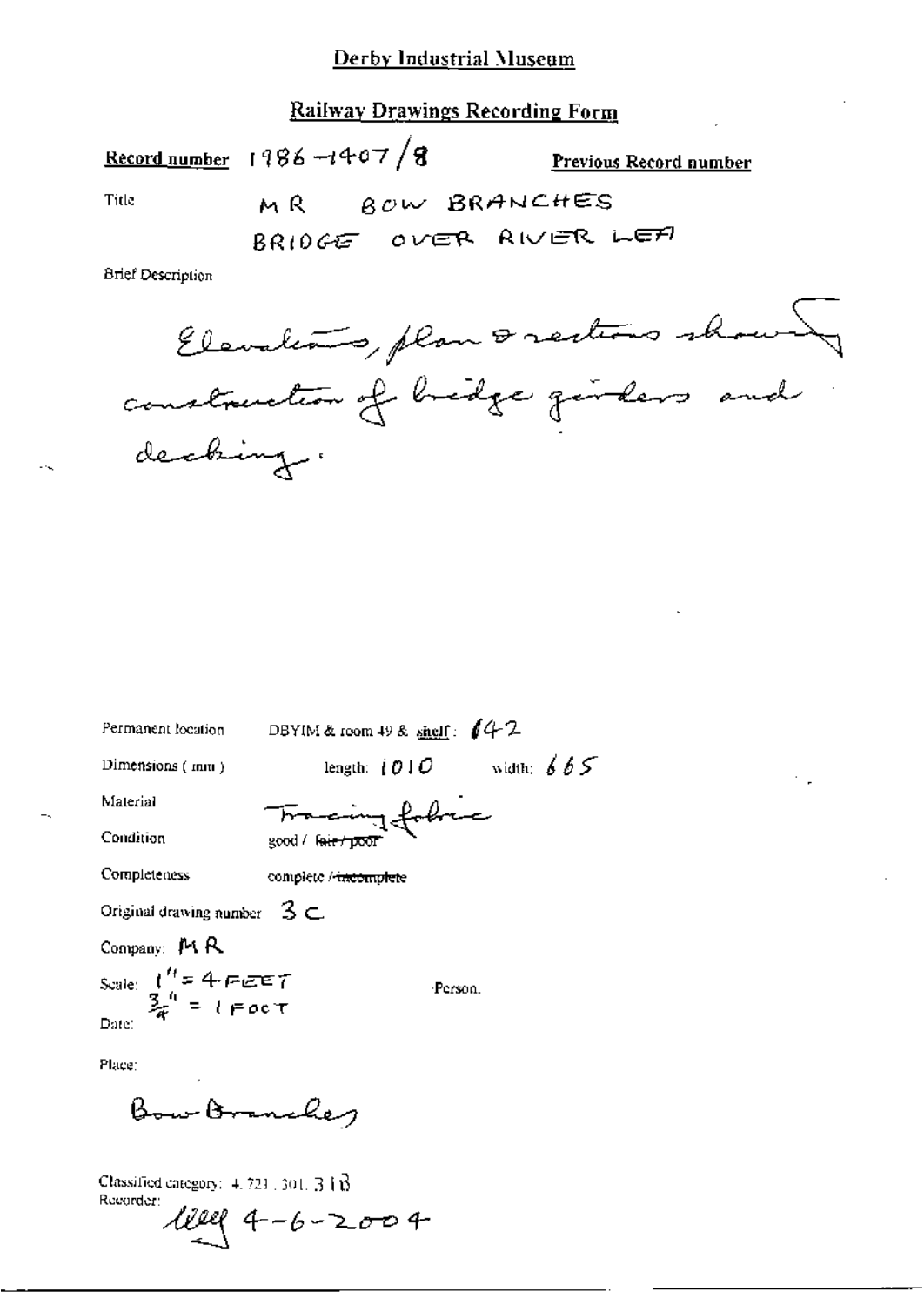# **Railway Drawings Recording Form**

Title

Previous Record number

M.R. Bow Goods Station Small Goods Shed.

**Brief Description** 

Record number  $1986 - 1407/9$ 

Plan, elevations & rections sh construction of goods-lead

| Permanent location |  |
|--------------------|--|

DBYIM & room  $49$  & shelf:  $742$ 

Dimensions (mm)

length;  $1165$  width:  $700$ 

Material

Tracing fabric

Condition

Completeness

complete / incomplete-

good / feir / poor =

Original drawing number  $\pm 2$ 

Company: MR

Scale:  $1^{\prime\prime} = 4$   $F \epsilon \epsilon \tau$ 

Date:

Place:

Bour Loods

Person Architects Office

Classified category:  $4, 721, 301, -31$  B Recorder:

 $11111$  4-6-2004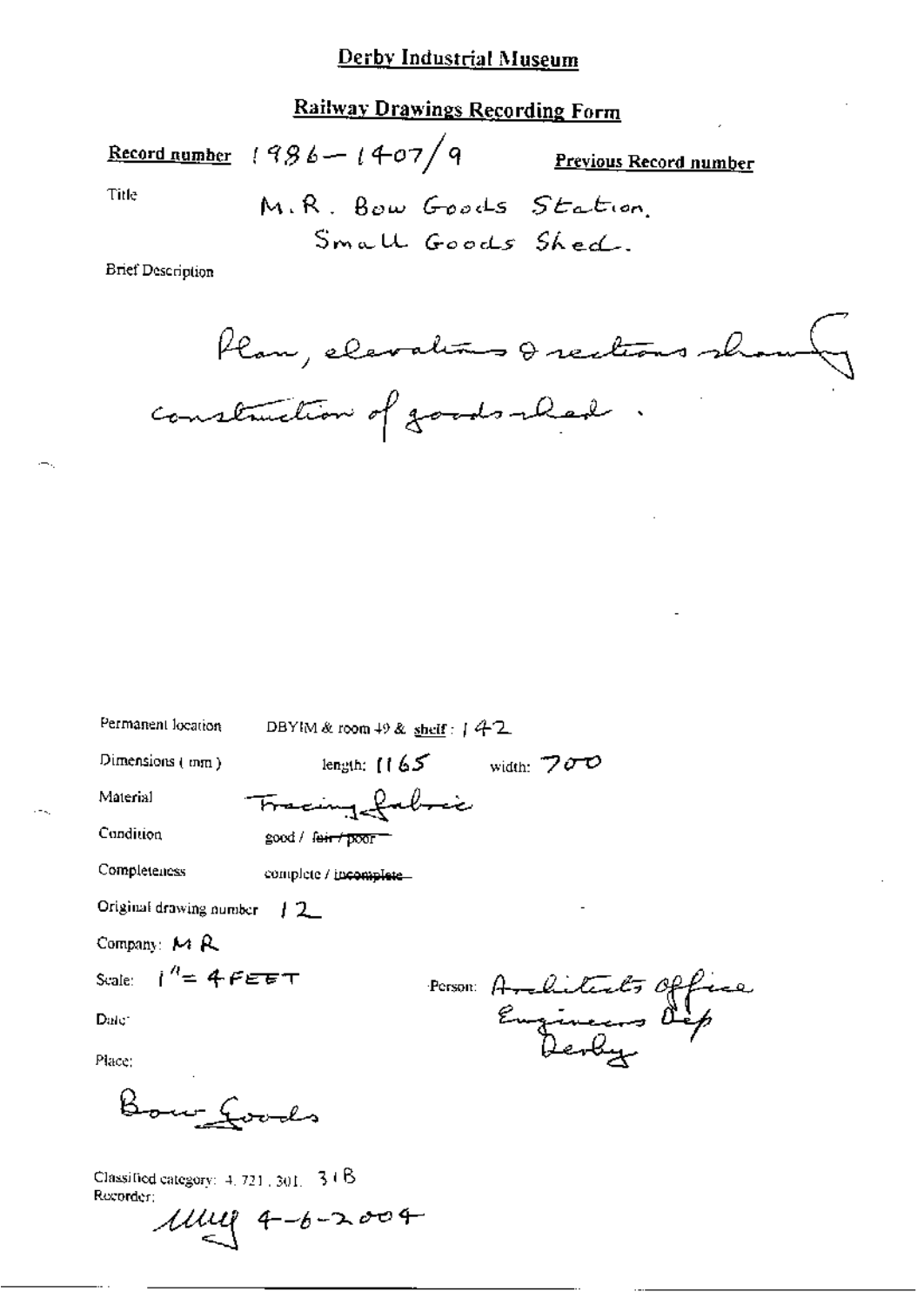# **Railway Drawings Recording Form**

Record number 1997-5/1181.1

Previous Record number

Title

MIDLAND RAILWAY LONDON DEPOTS LAND PLAN

**Brief Description** 

| Permanent location              | DBYIM & room $\overset{33}{\bullet}$ & shelf: 560.9 |                            |  |
|---------------------------------|-----------------------------------------------------|----------------------------|--|
| Dimensions $(mn)$               |                                                     | length: $805$ width: $525$ |  |
| Material                        | Poper - Lebres                                      |                            |  |
| Condition                       | good / fa <del>ir / poor -</del>                    |                            |  |
| Completeness                    | comptete/incomplete Rear board cover missing        |                            |  |
| Original drawing number         |                                                     |                            |  |
| Company: MR                     |                                                     |                            |  |
| Scale:                          |                                                     | Person: WHCClay            |  |
| Date: <del>(1956</del> Jan 1920 |                                                     | Estate Agent               |  |
| Place:                          |                                                     | Devly                      |  |
|                                 |                                                     |                            |  |
|                                 |                                                     |                            |  |

Classified category: 4.721.301.318, 28C, 32E, 43B, 32B, 31C, 28B, 28D, 32A<br>Recorder:  $\mu u_1$  30/3/2001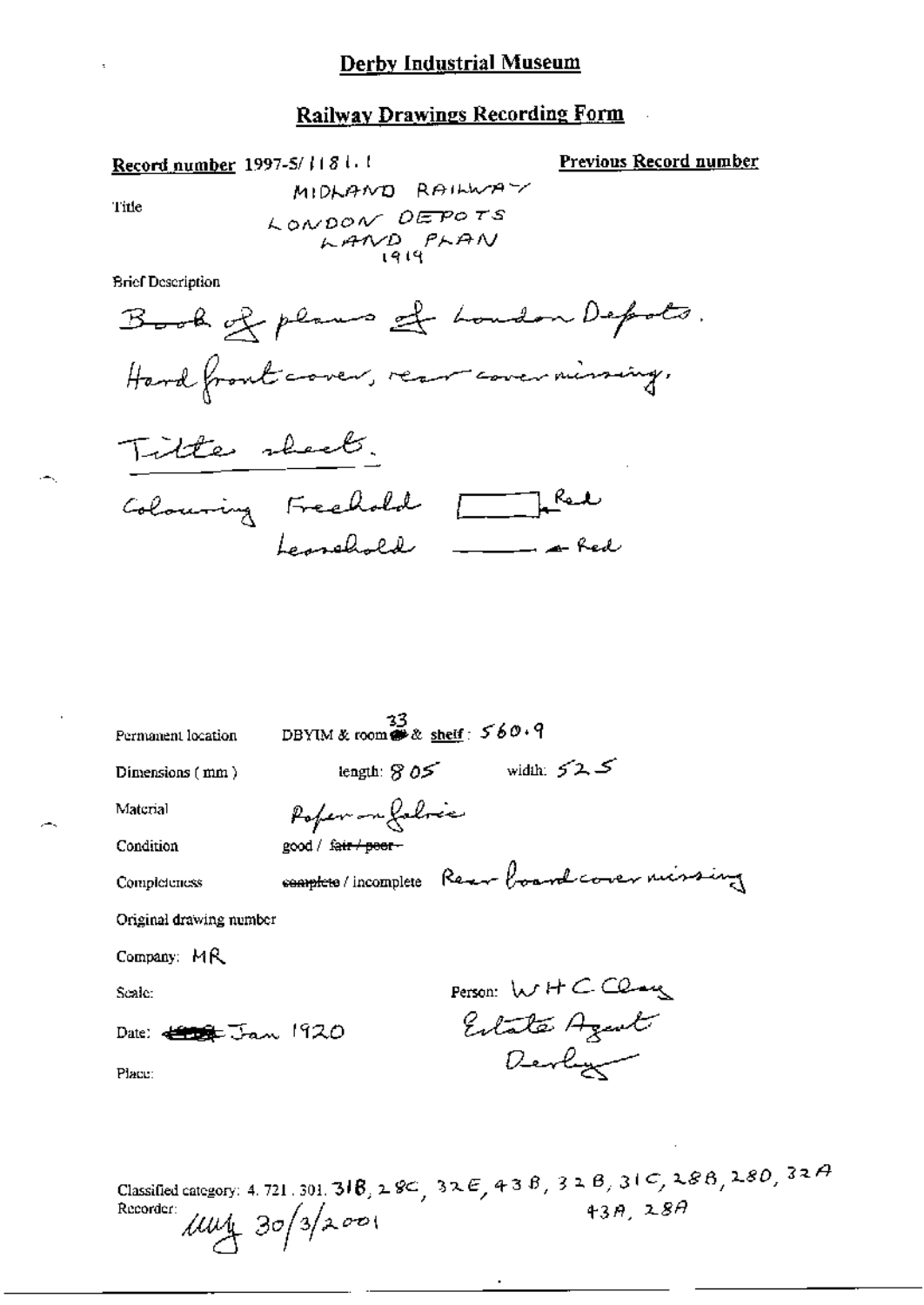### **Railway Drawings Recording Form**

Previous Record number

Record number 1997-5/1181.2-LONDON DETOTS Title

Tibles of Acts

**Brief Description** 



| Permanent location | $\frac{33}{28}$ DBYIM & room <b>48</b> & shelf : 5 60.9 |                     |  |  |  |
|--------------------|---------------------------------------------------------|---------------------|--|--|--|
| Dimensions (mm)    | length: $30\%$                                          | width: $\sqrt{2.5}$ |  |  |  |
| Material           | .5663                                                   |                     |  |  |  |
| Condition          | good / Jair 7 poor                                      |                     |  |  |  |
| Completencss       | complete / incomplete                                   |                     |  |  |  |
|                    | Original drawing namber                                 |                     |  |  |  |
| Company: Ft R.     |                                                         |                     |  |  |  |
| Scale:             |                                                         | Person:             |  |  |  |
| Date:              |                                                         |                     |  |  |  |
| Place:             |                                                         |                     |  |  |  |
|                    |                                                         |                     |  |  |  |
|                    |                                                         |                     |  |  |  |

Classified category: 4.721, 301, 318, 28C, 32E, 43B, 32B, 31C, 28B, 280, 32A Recorder: *Uses* 30/3/2001  $43A, 28A$